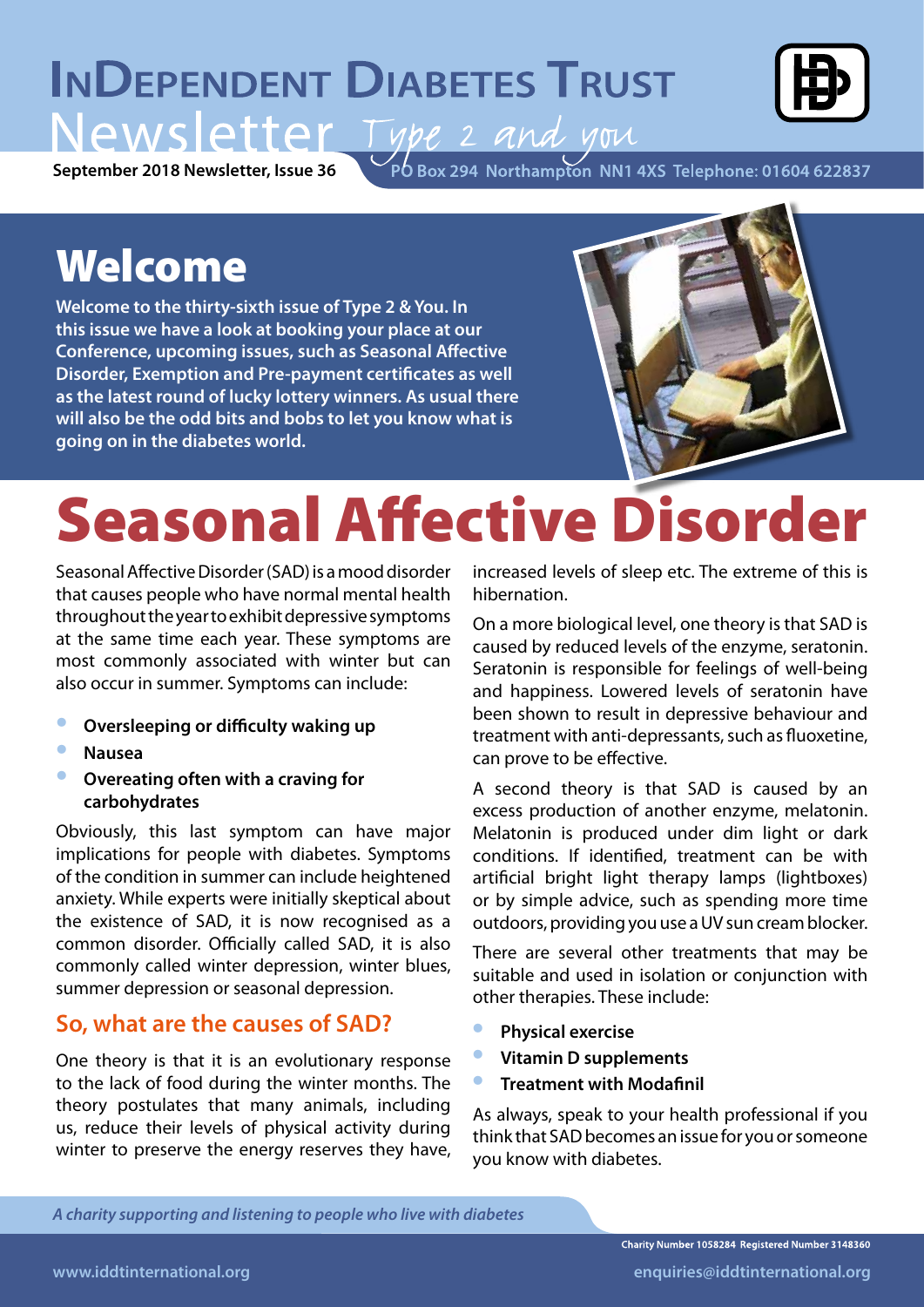# **Reminder about flu jabs**

#### **More people who can get the flu jab for free should be vaccinated, says NICE**

New draft guidance from NICE highlights the need to educate people that having a flu jab is the single best protection against catching or spreading flu. In the last flu season (October 2016 to March 2017), 953 people were admitted to intensive care units with confirmed cases of the flu and 107 of them died.

To help reduce these deaths and hospital admissions, the new draft guidance recommends eligible people are made aware and offered the vaccine every winter. People should be offered the flu jab at every opportunity which could be during a GP appointment, when picking up prescriptions or during a hospital stay or home visit.

Millions of people who are at highest risk are eligible for free vaccines on the NHS including older people, very young children, pregnant women and those who have an underlying long-term condition. This includes people with diabetes, so remember to ask about this at your GP surgery.

#### **The Pneumo Jab**

When you see your GP for a seasonal flu jab, ask whether you also need the 'pneumo jab' to protect you against pneumonia. It's available to everyone aged 65 or over, and for younger people with some serious medical conditions, including diabetes.

#### **Christmas It will be here before you know it!**

**For your FREE copy of this booklet please get in touch with us using the contact details at the end of this newsletter**

 **Independent Diabetes Trust PO Box 294 Northampton NN1 4XS For FREE LEAFLET EMISTMES WELPLINE: 01604 622837**<br>www.iddtinternational.com **Diabetes at Christmas**

for winter the seasonal festivities will soon come around. With this in mind IDDT has produced a new, free booklet "Diabetes at Christmas". Christmas is a time for fun, presents and lots of food. However, if you or a member of your family has diabetes it can also be a worrying and stressful time too, especially if it is your first Christmas with diabetes. The booklet offers help and advice about managing diabetes at Christmas by offering a range of recipes and ideas about food and eating, allowing you to enjoy Christmas and still manage your diabetes.

While we are talking about preparing

Www.iddtinternational.org

**HELPLINE: 01604 622837 www.iddtinternational.org**

PENDENT DIABETES TRUST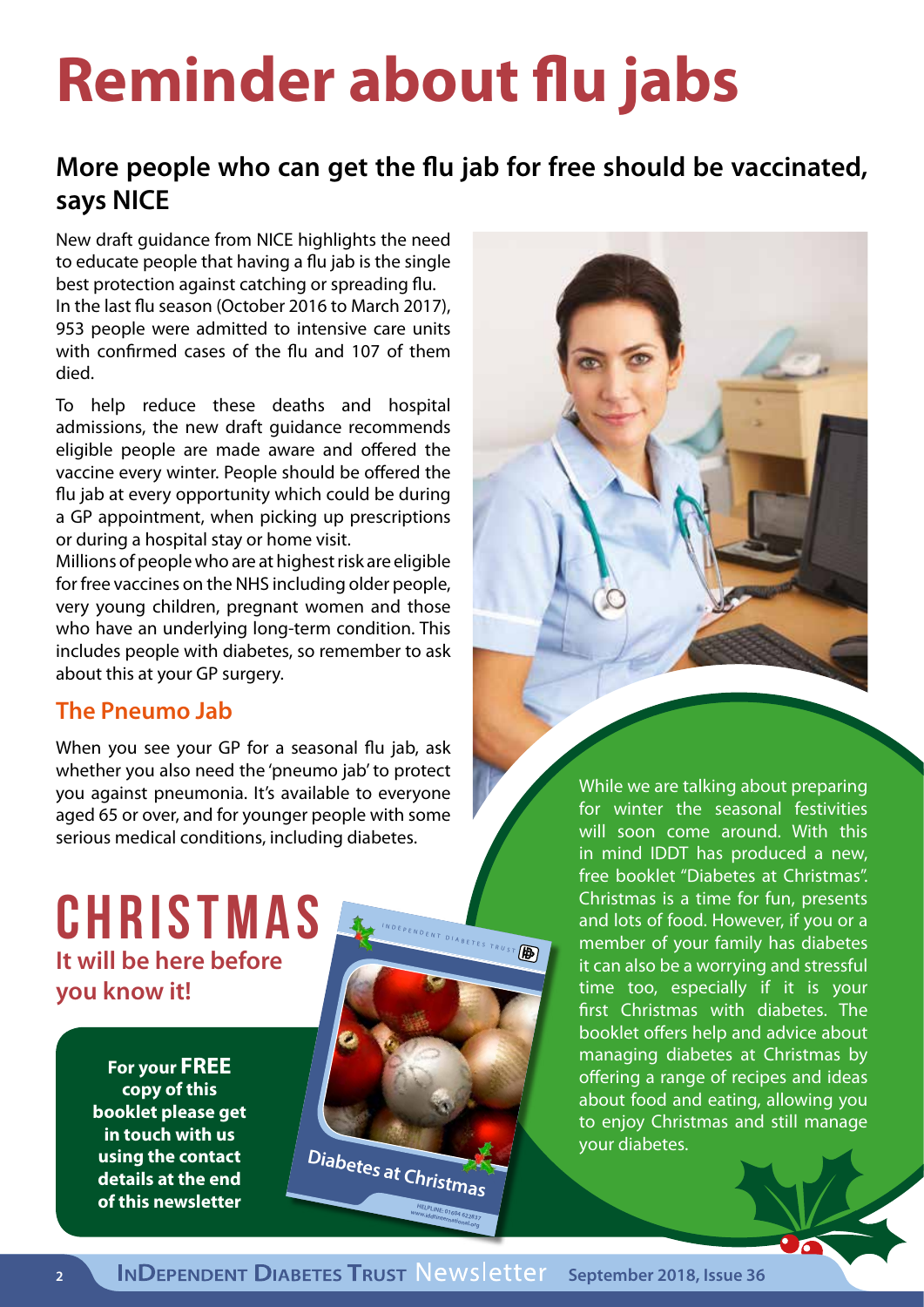# **FreeStyle Libre update**



#### **Studies show FreeStyle Libre increases testing adherence, reduces hypos and saves money!**

Two 6-month US studies have shown that when the FreeStyle Libre is compared to self-monitoring of blood glucose by finger pricking in people using multi-dose injections (MDI):

- **• it increases people's adherence to testing (carrying out the prescribed number of tests),**
- **• there are fewer hypos for people with Type 1 and Type 2 diabetes,**
- **• it lowers the cost of treatment.**

Cost is important, but for people living with diabetes the other benefits are far more important:

- **• the benefits of improved glucose control by testing more,**
- **• knowing if levels are going up or down and keeping better track of glucose levels,**
- **• a substantial reduction in hypoglycaemia,**
- **• the benefits of not having to finger-prick test and the effects on quality of life,**
- **• the long-term health benefits of all the above.**

It is hard to understand that even if CCGs do not see improving the quality of life of people with diabetes

as important, surely, they can see that all the above will lead to short and long-term financial savings.

#### **What have the CCGs told IDDT?**

As we reported in our June Newsletter, IDDT sent 3 Freedom of Information Questions (FOIs) to all Clinical Commissioning Groups (about 200).

As a result of the answers, IDDT sent out a press release entitled 'Low numbers prescribed "gamechanging" diabetes technology'. The points we highlighted were:

- **• just 30 out of the 144 CCGs who responded have prescribed the system to a maximum of 174 people.**
- **• On the question of what criteria are used to make decisions about prescribing the FreeStyle Libre system, 23 CCGs failed to provide any data.**
- **• In terms of the decision-making process, a total of 27 CCGs adhered to either local or regional guidelines or both. A further 14 followed advice from the Regional Medicines Optimisation Committee (RMOC) and only one CCG based their decision on NICE guidelines.**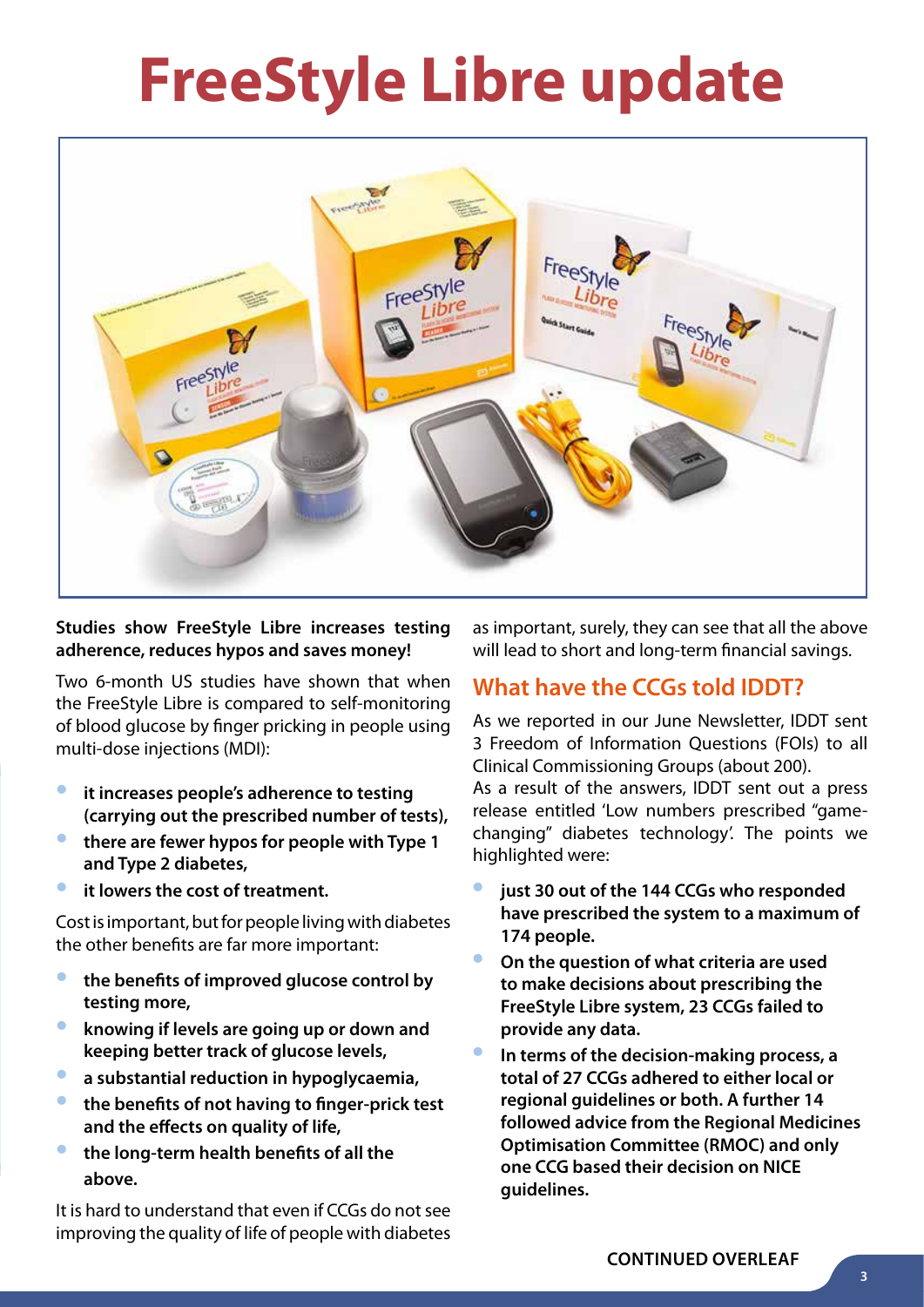#### **In the press release, Martin Hirst, IDDT Chief Executive, said:**

**The results show a postcode lottery clearly exists in the prescribing of the FreeStyle Libre system. What is disappointing is the number of trusts who fail to even recommend this pioneering technology which has the ability to fundamentally change the management of diabetes and improve the immediate and long-term healthcare of those who require its use.**

#### **Personal experience**

Philip Ramsden, a member of IDDT has Type 1 diabetes, was informed about the Freestyle Libre system by a friend whose 15-year-old granddaughter was trialing it. Phllip funded it privately after his attempts to have it prescribed by Buckinghamshire CCG failed. However, the mounting cost of using the equipment resulted in him having to partially give it up.

He told IDDT:

**"My quality of life improved, the ease of using the system was remarkable. My wife could simply scan my arm when necessary and being able to easily anticipate the rise and fall of blood sugar levels regularly enabled me to do something about it straight away rather than waiting until dangerous levels were reached."**

**"Initially I was spending £100 per month on sensors, which are used instead of test strips, but had to cut down to £35 per month – I don't want to be spending all this money."**

**"Now I shall be increasing my use of blood testing strips from 5/6 to 10/12 per 24 hours for close control, so this will probably cost the NHS more than supplying Libre sensors!"**

## **Exemptions and Pre-payments**

Most, but not all, people taking medication for their diabetes will know that they are exempt from NHS prescription charges. Anybody who has been prescribed medication for their diabetes can apply for an exemption certificate and the application form is available from your doctor. The exemption certificate lasts for five years or up to your 60th birthday, whichever is sooner.

If you are applying for a new or renewed certificate then you are entitled to claim a refund on any charges made between the application and the arrival of the certificate. Because the certificate lasts for a long time, it is important to keep an eye on the expiry date. The NHS will write to you a month before expiry as a reminder but failure to renew and then use the certificate could result in a £100 fine.

If your diabetes is managed by diet alone, then there may also be some financial assistance available. If you are regularly prescribed two or more medicines that are not related to your diabetes, then you can apply for a Prescription Pre-payment Certificate (PPC) which could save you money. The prescription charge in England is **£8.80 per item.**

PPCs can be applied for over periods of 3 months and will cost £29.10 or 12 months, which will cost £104. That sounds a lot but, if for example, you are taking 3 medicines on a regular basis, a 3-month PPC could save you over £50, whereas a 12-month PPC could save you over £210 a year. Your pharmacist should advise you if applying for a PPC is in your interest.

The quickest and easiest way to pay for a PPC is online but you can also apply by telephone, at your pharmacy or by post.

**For further information contact your surgery, pharmacy or www.nhsbsa.nhs.uk**

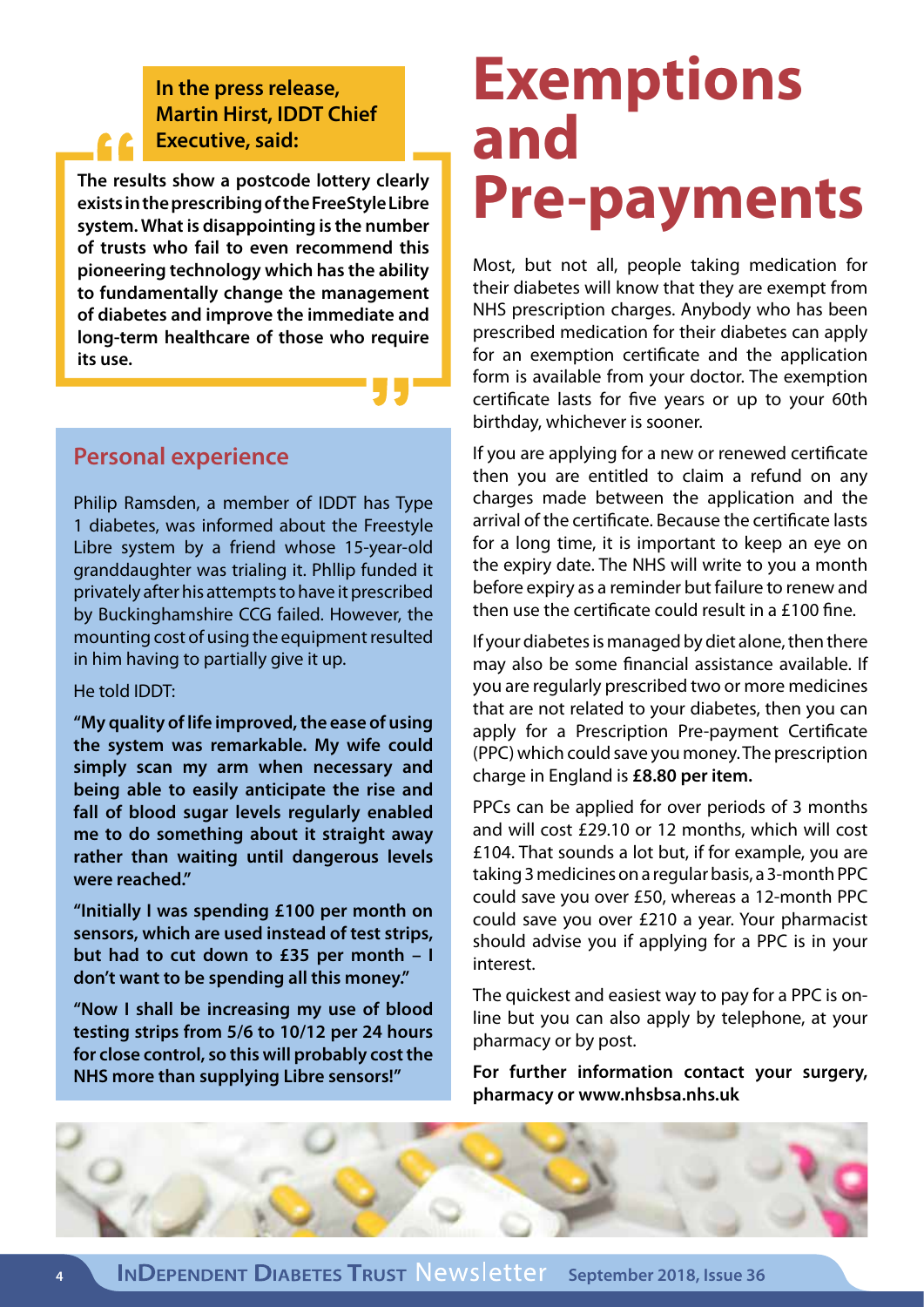# **A Couple of Quick Bits & Bobs…**

#### **Diabetes doubles the chance of developing cataract**

A new UK study has found that the relative risk of cataracts is highest among people between the ages of 45 and 54. However, people with diabetes are twice as likely to develop cataract as the general population.

This report emphasises the importance of the NHS Diabetic Eye Screening programme in early identification and treatment of diabetic eye disease to prevent sight loss. (Eye, February 2018)

#### **What is cataract?**

Many people fear cataracts but sometimes understanding what they are helps to alleviate that worry.

In a normal eye the lens, behind iris and pupil, is clear and transparent but when a cataract forms the lens becomes cloudy or opaque so preventing the light that passes through the pupil from reaching the retina. The image or picture on the retina is fuzzy and blurred.

• Cataracts usually develop in adult life and are caused by the normal aging process in which the lens becomes harder and cloudy. As this happens there may be a need to have new, stronger glasses more frequently but when the cataract worsens stronger glasses will not improve vision.

**IDDT has a leaflet, The Eye and Diabetes, which explains many of the conditions of the eye that may happen. If you would like a copy, please contact IDDT on 01604 622837, email enquiries@iddtinternational.org or write to IDDT, PO Box 294, Northampton NN1 4XS.**



#### **Sugary drink consumption and the risk of Alzheimer's disease**

Research presented at the Alzheimer's Association Conference has shown that people who ate the highest amounts of sugary drinks and food have the highest risk of developing Alzheimer's disease. It seems that excess sugar of all types, whether in drinks, sweets or cakes, has the same effect. Previous research has shown that Type 2 diabetes is a risk factor for dementia and this latest study supports this evidence but perhaps this is just joining up the dots! (Alzheimer's Association, July 23rd 2018)

#### **Midday napping tied to blood glucose control in Type 2 diabetes**

A study has shown people with Type 2 diabetes who slept for 6 hours or more at night and napped in the day had better blood glucose control than those who slept for less than 5 hours with no nap and those who had a longer night-time sleep duration plus a daytime nap. The research evaluated almost 400 people with diabetes or impaired glucose tolerance and found that poor sleep patterns were associated with poor blood glucose control in Type 2 diabetes, but for those whose nighttime sleep duration is short, a midday nap may be beneficial. (Sleep Medicine, May 2018)

#### **Weight loss tied to Type 2 diabetes remission, beta cell recovery**

UK researchers used 306 patients aged 20 to 65 years diagnosed with Type 2 diabetes from the DiRECT trial and found that those who returned to non-diabetic glucose control after weight loss recovered their pancreatic beta cell function early and maintained it. Researcher Roy Taylor said that the data "suggest that substantial weight loss at the time of diagnosis is appropriate to rescue the beta cells." Cell Metabolism, August 2018)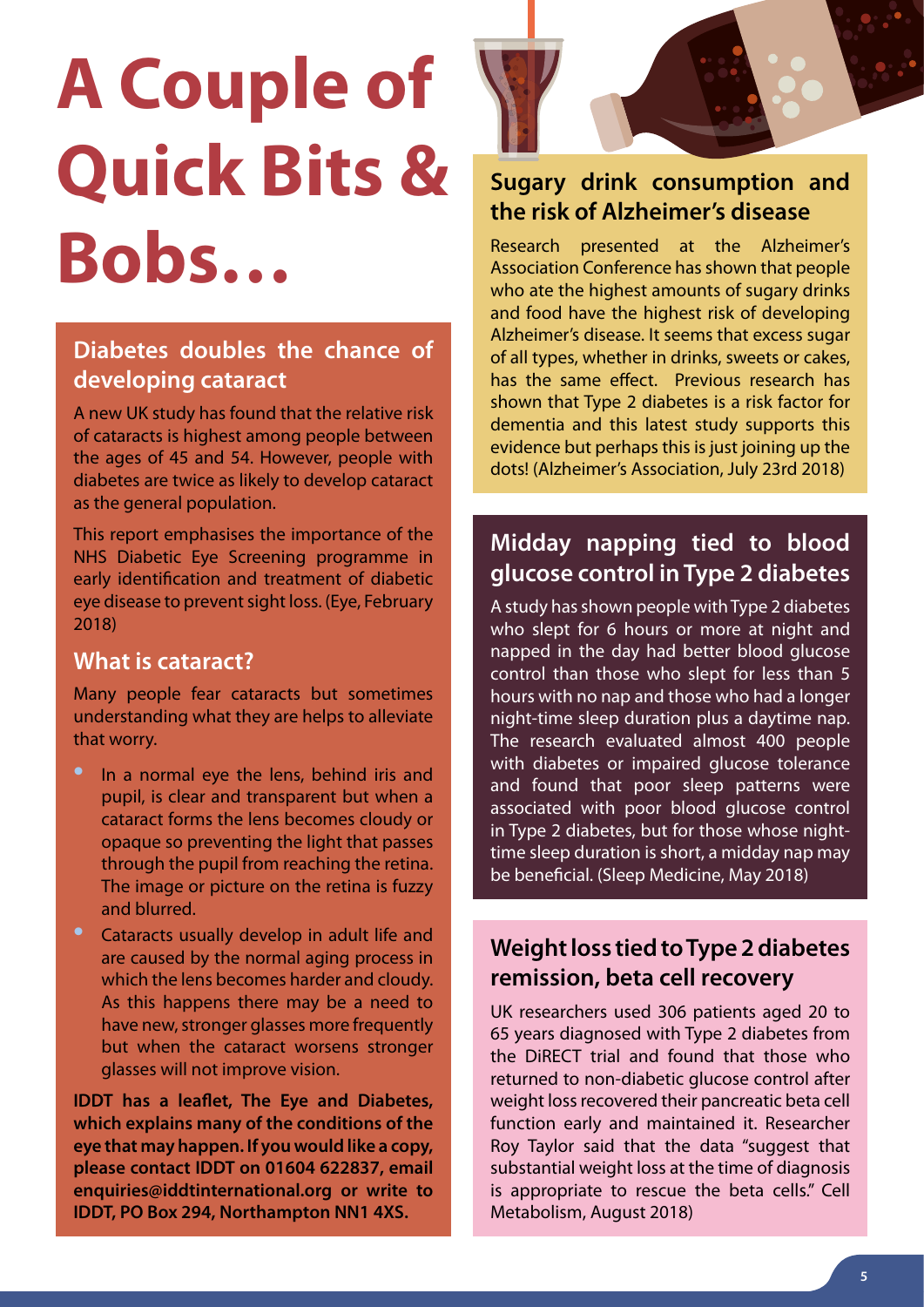# **Something else we do:**

#### **IDDT attends healthcare professional conferences**

Many of our booklets and leaflets are given to people living with diabetes by their healthcare professionals. We are very grateful for this as one of our aims is to offer support and information to people. One of the ways that we reach out to healthcare professionals is to have stands at their conferences. We attend on average about 4 a year and they are always well supported. Here is one of our stands at the Foot Health Conference 2018.



#### **IDDT Annual General Meeting**

As members are aware, we are required to hold an Annual General Meeting to comply with charity law. So, we are holding an afternoon meeting on Thursday, November 9th 2018, again at the Kettering Park Hotel, Kettering Parkway NN15 6XT. We hope that as many of you as possible will be able to join us.

**The programme for the afternoon will be as follows:** 

- **12.30 Arrival and free sandwich lunch**
- **1.45 Annual General Meeting**
- **3.00 Tea and biscuits**
- **3.30 Open discussion Your diabetes care and the NHS**
- **4.30 Farewell**

#### **Please let us know!**

For catering purposes, please let us know if you are attending and if you have any special dietary needs by October 28th by contacting IDDT, telephone 01604 622837, Rita by email rita@iddtinternational. org or write to IDDT, PO Box 294, Northampton NN1 4XS. Rita will then send you confirmation and a map to find the Kettering Park Hotel.

#### **The AGM**

If you would like to nominate someone for election to the Board of Trustees, then please send nominations to IDDT by October 28th with a letter of agreement from the person you are nominating and seconded by another member of IDDT.

Each year Lizzie, who has Type <sup>1</sup> diabetes, and her mum have a tea Party in their village to raise money to help the children with diabetes a<sup>t</sup> Dream Trust in India. This year they had a bouncy castle and a slip 'n slide created by Lizzie and her dad an<sup>d</sup> here's a picture.

**Lizzie's Tea Party**

It was attended by people of all ages and raised £1100 for the children at Dream Trust and as ever, Dr Pendsey is very grateful for their help. If you would like more information about how to support the Dream Trust then please contact us using the details at the end of this newsletter,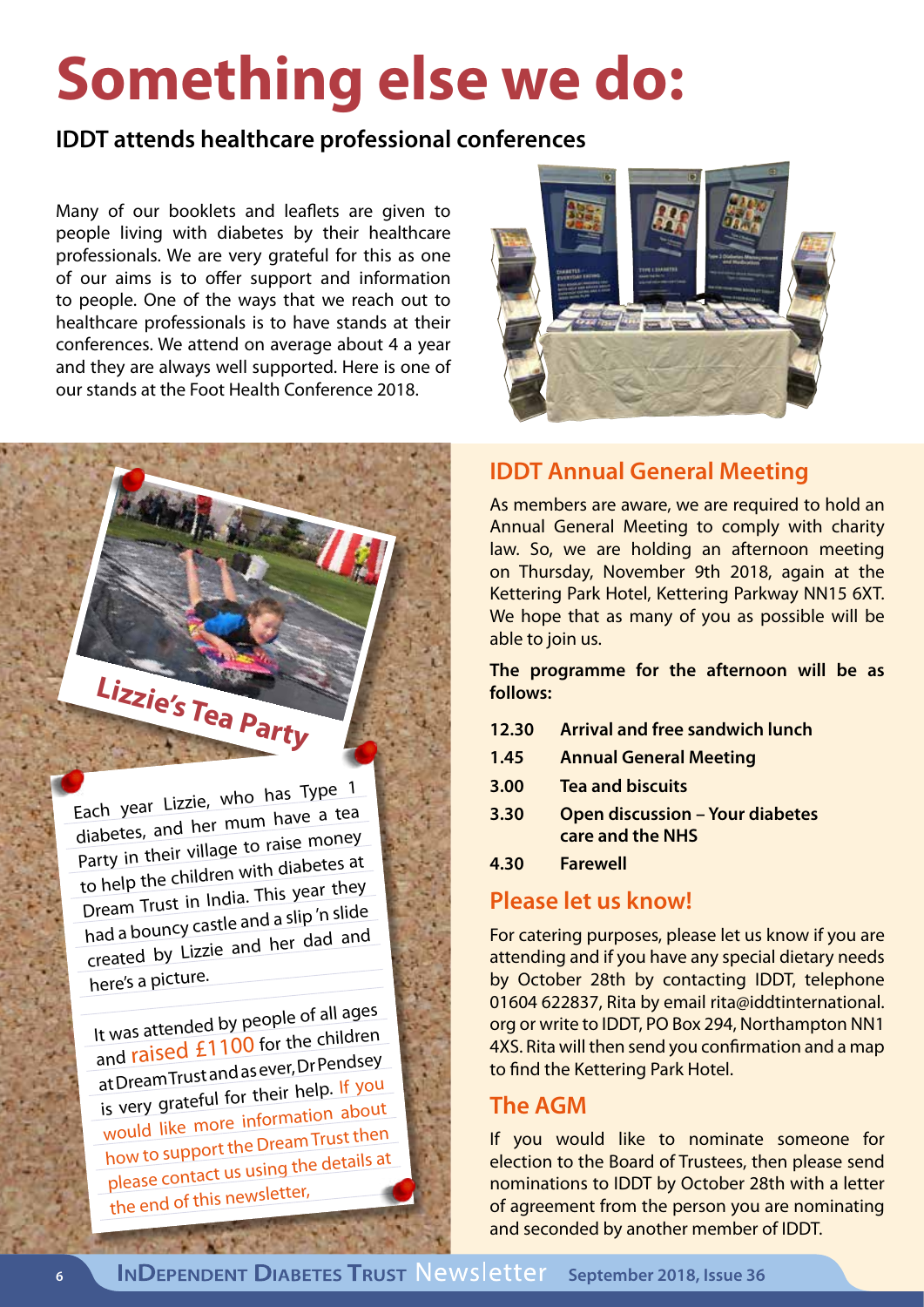



We are pleased to say that this year we are holding a conference at the Kettering Park Hotel and Spa on Saturday, 6th October 2018 entitled 'Living with Diabetes'. Many of you will have already received a programme and an application form.

It will be an interesting day with speakers and group discussions. You will be able to attend two of these group sessions as there is one on diet, one on blood glucose control and a group just for carers of people with diabetes. Carers are family members who live with someone with diabetes and the important role they play is often underestimated. This is an opportunity for them to express their concerns and learn how other carers manage what can be difficult situations, such as low blood sugars.

The title of 'Living with Diabetes' recognises some of these day to day difficulties of living with diabetes. In addition to the group sessions, our speakers will be Dr Laurence Gerlis and Dr Gary Adams and there will also be an open forum for discussion of hot topics in today's diabetes, so a chance to air your concerns, perhaps about the care or treatment you receive or any other issues.

It is also your opportunity to meet other people with diabetes as well as the Trustees and staff of IDDT. We hope that many of you come along.

The Kettering Park Hotel and Spa is easy to access from north, south, east and west by road from the M1 and M6 as it is just off junction 9 of the A14 in Northamptonshire. In addition, Kettering is only an hour from London by train.

If you would like another application form or more information, call IDDT on 01604 622837 or email enquiries@iddtinternational.org

WE HOPE THAT MANY OF YOU **WILL BE ABLE TO JOIN US ON 6T HOCTOBER 2018 WE LOOK FORWARD TO SEEING YOU!**